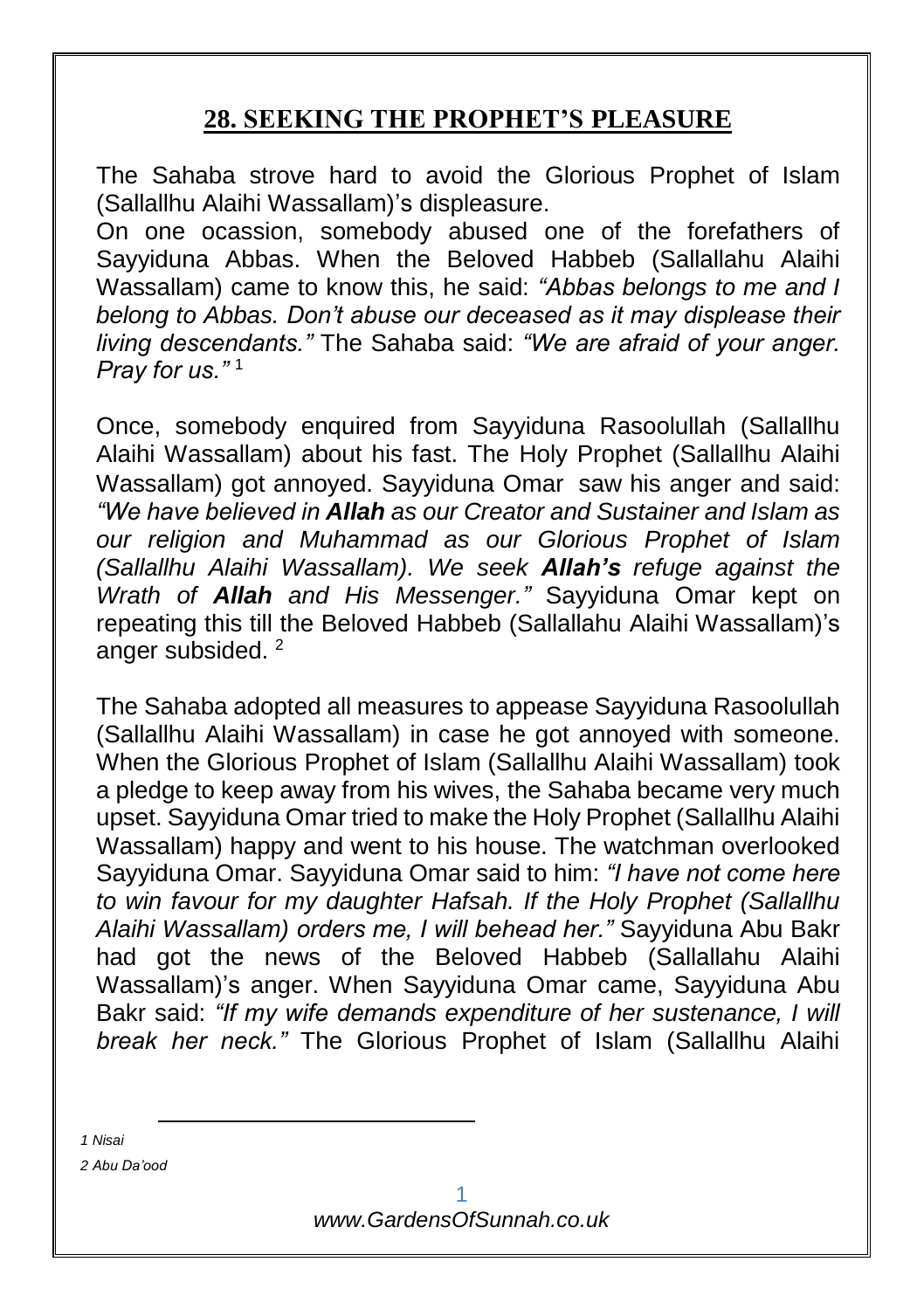Wassallam) laughed at this sentence and pointing at his wives said: *"They are demanding from me their sustenance."*

Sayyiduna Abu Bakr and Sayyiduna Omar stood up to punish Sayyidah Ayesha and Sayyidah Hafsah and said to them: *"You are demanding from the Messenger of Allah a thing which he does not possess".* <sup>3</sup>

Once the Holy Prophet (Sallallhu Alaihi Wassallam) got annoyed with Sayyiduna Ka'b Bin Maalik and stopped talking to him. He also directed other Sahaba to boycott him. The Sahaba were very much concerned to persuade Sayyiduna Rasoolullah (Sallallhu Alaihi Wassallam) in favour of Sayyiduna Ka'b. The Glorious Prophet of Islam (Sallallhu Alaihi Wassallam) used to sit in his Mosque for some time after the Salaah. Sayyiduna Ka'b used to come to the Mosque and greeted the Beloved Habbeb (Sallallahu Alaihi Wassallam) and keenly observed whether the Holy Prophet (Sallallhu Alaihi Wassallam)'s lips moved in reply to his greetings. Then he used to pray very close to the Holy Prophet (Sallallhu Alaihi Wassallam) and watched eagerly the movements of the Glorious Prophet of Islam (Sallallhu Alaihi Wassallam) (with a hope of forgiveness). <sup>4</sup>

When the Beloved Habbeb (Sallallahu Alaihi Wassallam) set out for the Farewell Pilgrimage, all his wives accompanied him. Incidentally, the camel of Sayyidah Safiyah got tired and sat on the ground. She started crying. When Sayyiduna Rasoolullah (Sallallhu Alaihi Wassallam) came to know, he came over there and wiped off her tears with his hands. She went on crying despite the Holy Prophet (Sallallhu Alaihi Wassallam)'s repeated requests. The Glorious Prophet of Islam (Sallallhu Alaihi Wassallam) got angry and ordered the Sahaba to stop over there. His tent was erected at a suitable place. Sayyidah Safiyah thought that the Holy Prophet (Sallallhu Alaihi Wassallam) had got annoyed with her. She decided to appease him. She went to Sayyidah Ayesha and said: *"You know that I can never surrender to anyone my turn of entertaining Sayyiduna Rasoolullah (Sallallhu Alaihi* 

*3 Muslim*

-

*4 Bukhari*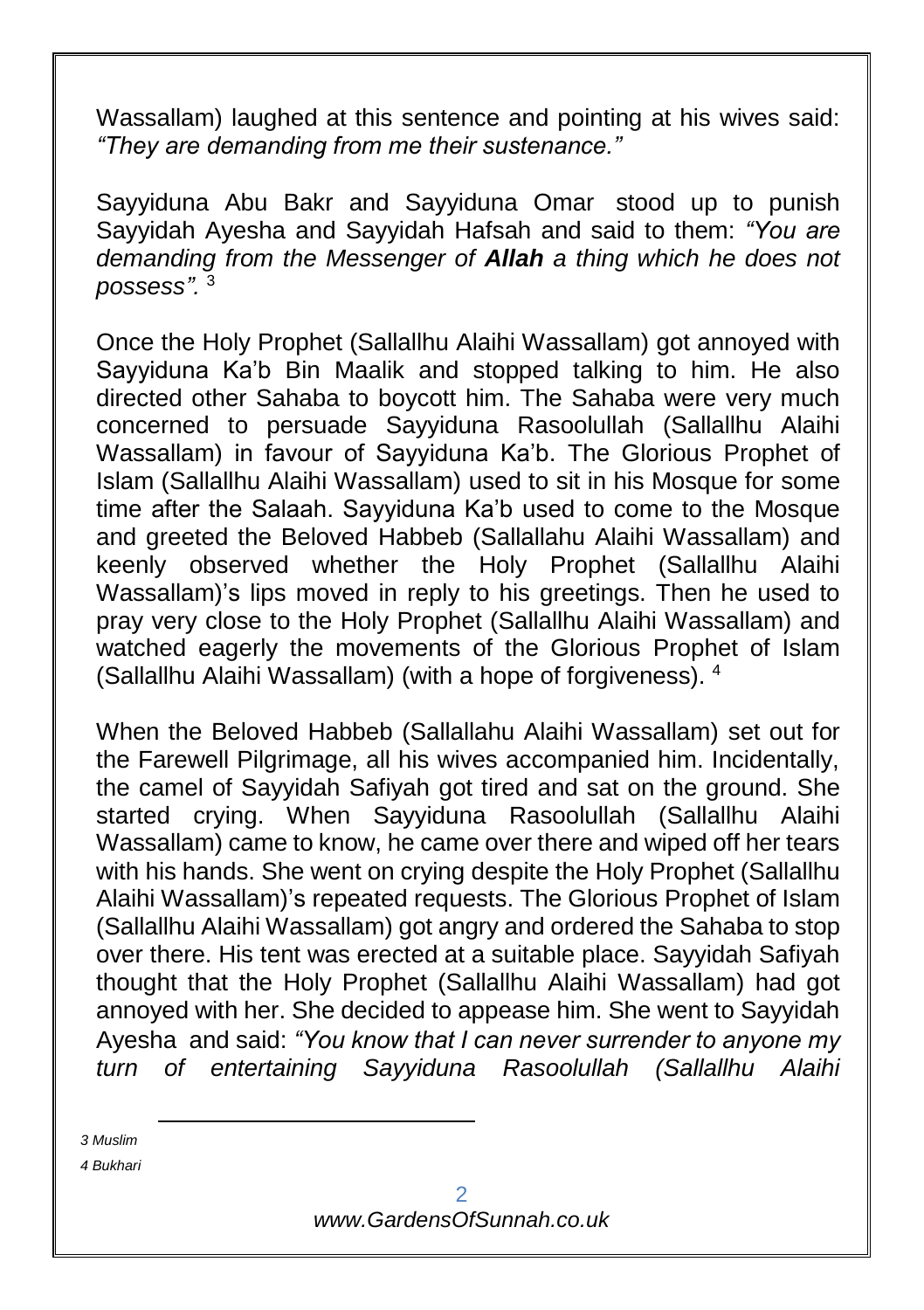*Wassallam). But I can give my turn to you if you help me in winning his favour."* Sayyidah Ayesha agreed and wrapped herself in a saffron colour shawl and sprinkled a little water on it so that the fragrance of the perfume in her shawl may spread. Then she put on her ornaments and went to the tent of the Beloved Habbeb (Sallallahu Alaihi Wassallam). He said: *"Ayesha, this is not your day."* She said: *"This is the Blessing of Allah which He bestows upon anyone He wills".* <sup>5</sup>

The Glorious Prophet of Islam (Sallallhu Alaihi Wassallam) never expressed his displeasure openly. The Sahaba could make out his mood from his facial expressions and tried their level best to make him happy.

On one ocassion, the Holy Prophet (Sallallhu Alaihi Wassallam) was going to some place when he saw a huge tent. He asked whose tent it was. People said the tent belonged to one Ansaari. Sayyiduna Rasoolullah (Sallallhu Alaihi Wassallam) disliked the pomp and show of his companion but did not openly express his dislike. After some time, the Ansaari companion came over there and greeted the Glorious Prophet of Islam (Sallallhu Alaihi Wassallam). But the Beloved Habbeb (Sallallahu Alaihi Wassallam) did not answer him and turned his face to the opposite direction. The companion repeatedly greeted the Holy Prophet (Sallallhu Alaihi Wassallam). Finally, he approached other Sahaba and wanted to know the reason of the Holy Prophet (Sallallhu Alaihi Wassallam)'s annoyance. When he came to know the reason, he immediately razed his ten to the ground. <sup>6</sup>

The pleasure of the Holy Prophet (Sallallhu Alaihi Wassallam) was the greatest asset of the Sahaba. Once the Holy Prophet (Sallallhu Alaihi Wassallam) was travelling to some place. The she-camel of Sayyiduna Abu Reham Ghifari was walking very close to the camel of the Glorious Prophet of Islam (Sallallhu Alaihi Wassallam). Sayyiduna Reham was wearing shoes of hard leather, which by chance caused a scratch in the leg of the Beloved Habbeb (Sallallahu Alaihi Wassallam). He whipped him and said: *"Take your foot away, you* 

-

*6 Abu Da'ood*

*<sup>5</sup> Musnad Ibne-Hambal,* Vol. 6, p.338